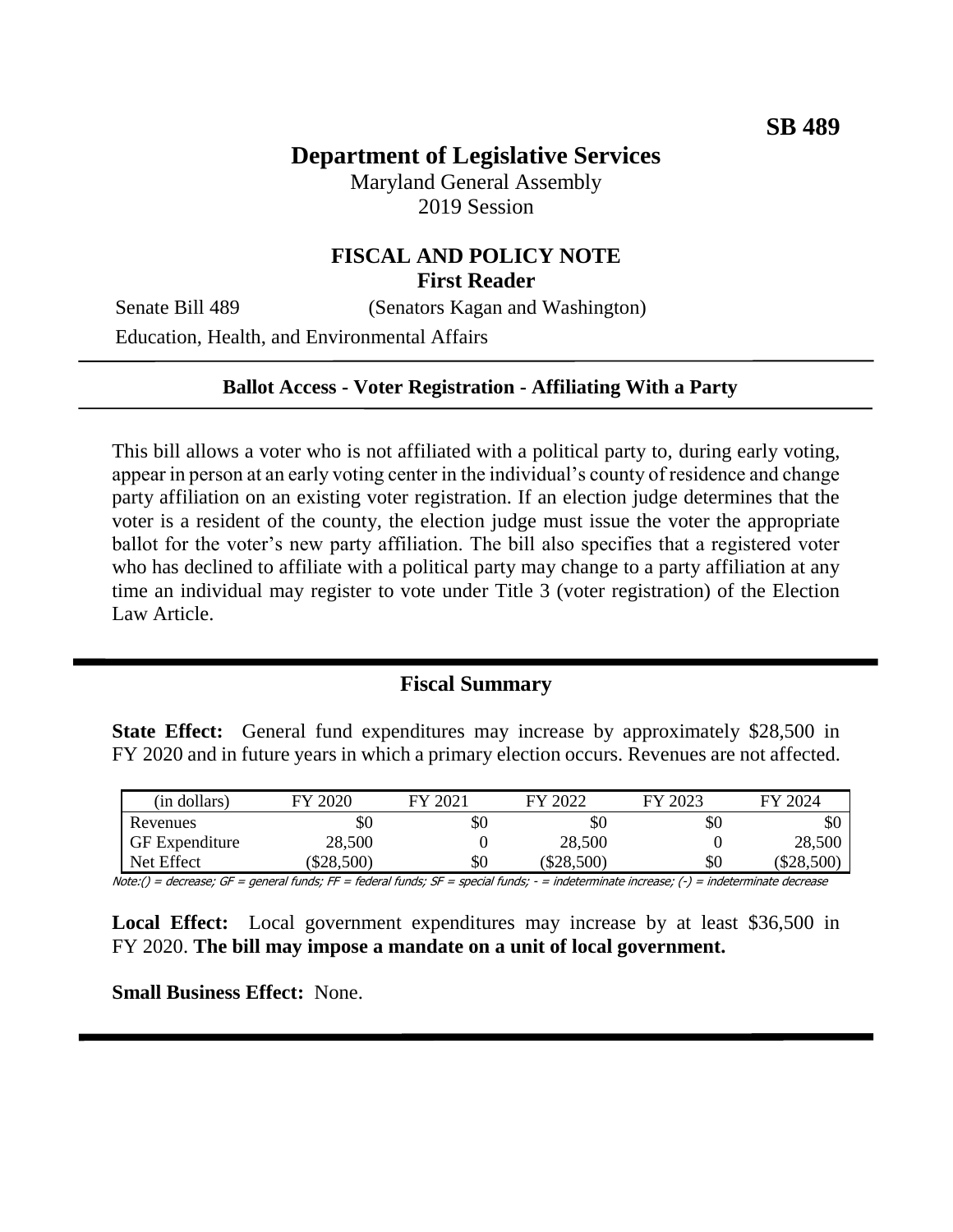# **Analysis**

**Current Law:** Party affiliation changes can be made at any time that voter registration is open. Voter registration is only closed from 9:00 p.m. on the twenty-first day preceding an election until the eleventh day after the election. An exception to the closing of registration prior to an election is that, during early voting, an individual may appear in person at an early voting center in the individual's county of residence and apply to register to vote or change the voter's address on an existing voter registration, then subsequently vote the appropriate ballot.

**Background:** The Republican and Democratic parties are required to use the primary elections to nominate candidates for public office, and the parties have discretion whether to allow voters not affiliated with the party to vote in the party's primary. The two parties currently have "closed" primaries, only allowing voters affiliated with each party to vote in the party's primary elections to nominate candidates for the general election. Unaffiliated and third-party voters, therefore, are not able to vote in primary elections, with the exception of any nonpartisan races being voted on in the election, such as local board of education races.

**State Fiscal Effect:** General fund expenditures may increase by approximately \$28,500 in fiscal 2020. This estimate reflects the cost of additional paper ballots that may need to be ordered for early voting in the 2020 primary election to have enough of a supply of ballots for any unaffiliated voters who appear in person at an early voting center to change party affiliation and vote a Republican or Democratic party ballot. Pursuant to Chapter 564 of 2001, the State Board of Elections shares the costs of printing paper ballots with the local boards of elections. The estimate is based on the following assumptions:

- overall turnout for the 2020 primary will be approximately 40% of eligible voters;
- approximately 30% of the turnout for the 2020 primary election will be during early voting;
- at most, the percentage of unaffiliated registered voters who will appear in person at an early voting center to affiliate with a party and vote will be similar to the percentage of overall eligible voters who turn out for early voting at the 2020 primary election; and
- early voting centers will need to stock additional ballots equal to approximately three times as many ballots as the number of potential unaffiliated voters who may arrive and change party affiliation, to account for the fact that it will not be known ahead of time whether those voters will need Republican or Democratic party ballots, or which specific ballot styles, based on the voter's address, will be needed.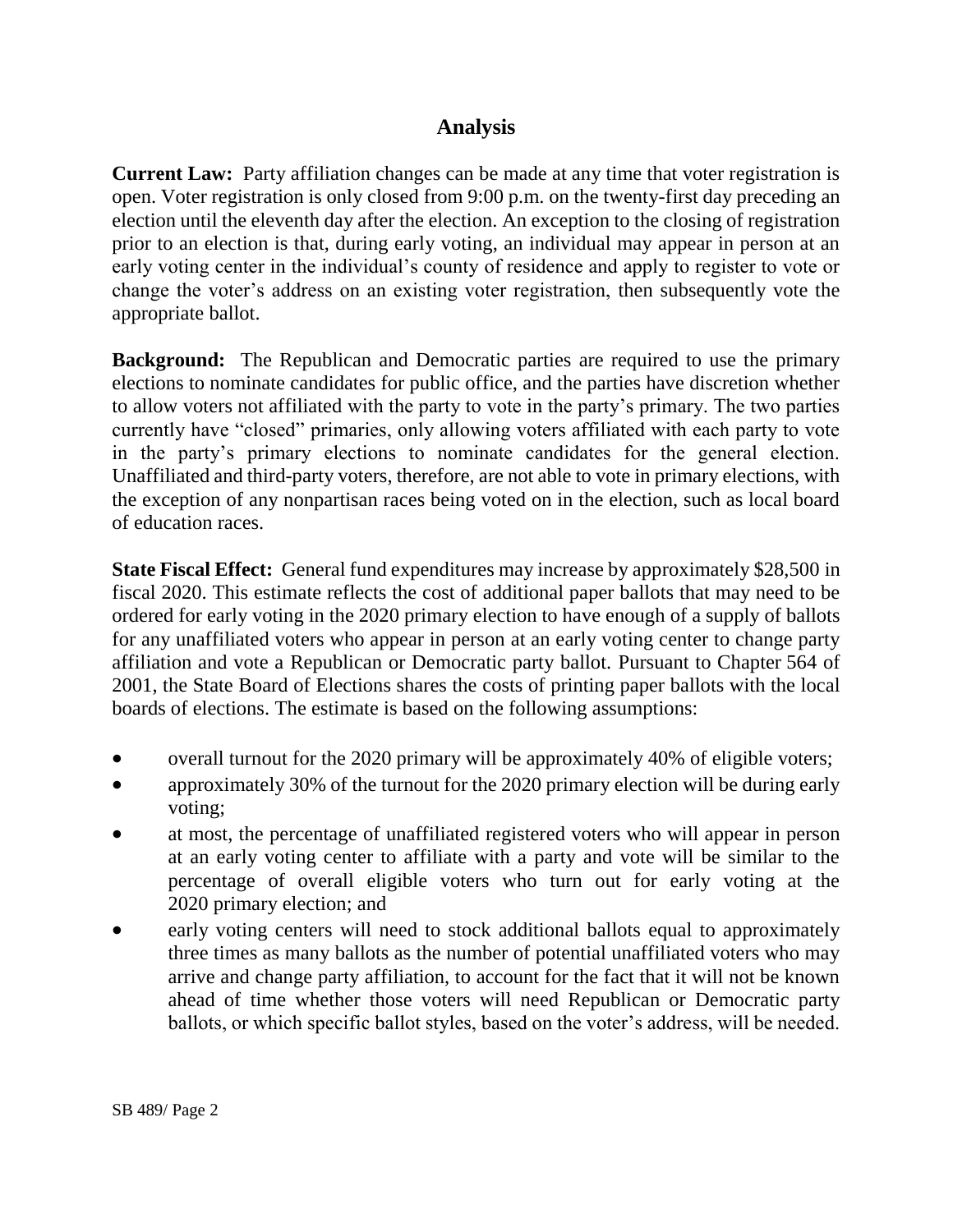Similar costs are incurred in future years in which a primary election occurs. State finances will not be affected in fiscal years in which a general election occurs, since a registered voter's party affiliation or nonaffiliation will not affect his or her access to early voting during a general election or which ballot he or she is able to vote during early voting.

To the extent ballot marking devices (which allow voters to use a touchscreen to produce a paper ballot containing the voter's choices) can be used for all early voting in future primary elections, the bill does not materially impact State finances. The ballot marking devices can help in managing the need for various different ballot styles (each reflecting the election races applicable to a given voter based on his or her residence location and/or party) at an early voting center by eliminating the need to have sufficient numbers of preprinted ballots of each style available for voters who turn out for early voting. Concerns about the functionality of the ballot marking devices that arose prior to the 2016 elections, and have limited their use since then, are now on course to be resolved. However, it is not assured whether that will occur in time for the ballot marking devices to be used more widely in the 2020 elections.

**Local Fiscal Effect:** Local government expenditures may increase by at least \$36,500 in fiscal 2020, due to e-poll book programming costs, costs for additional printed ballots, and potential early voting personnel and equipment costs, as follows:

- e-poll book programming, \$8,000 (divided among the 24 jurisdictions);
- additional printed ballots, \$28,500 (divided among the 24 jurisdictions);
- early voting personnel and equipment potentially needed in some jurisdictions, if there is enough volume of requests for party affiliation changes (*e.g.*, in Montgomery County, \$22,000 for election judges and \$33,000 for ballot carts).

As mentioned above, the cost of printing paper ballots is shared between the State and local boards of elections, and \$28,500 represents the local boards' share. Similar costs for additional ballots and any additional early voting personnel needed are incurred in future years in which a primary election occurs.

To the extent ballot marking devices can be used for early voting in future primary elections, local government finances are not materially affected by ballot costs related to the bill.

## **Additional Information**

SB 489/ Page 3 **Prior Introductions:** HB 280 of 2018 received a hearing in the House Ways and Means Committee, but no further action was taken. Its cross file, SB 1061 of 2018, received a hearing in the Senate Education, Health, and Environmental Affairs Committee but was